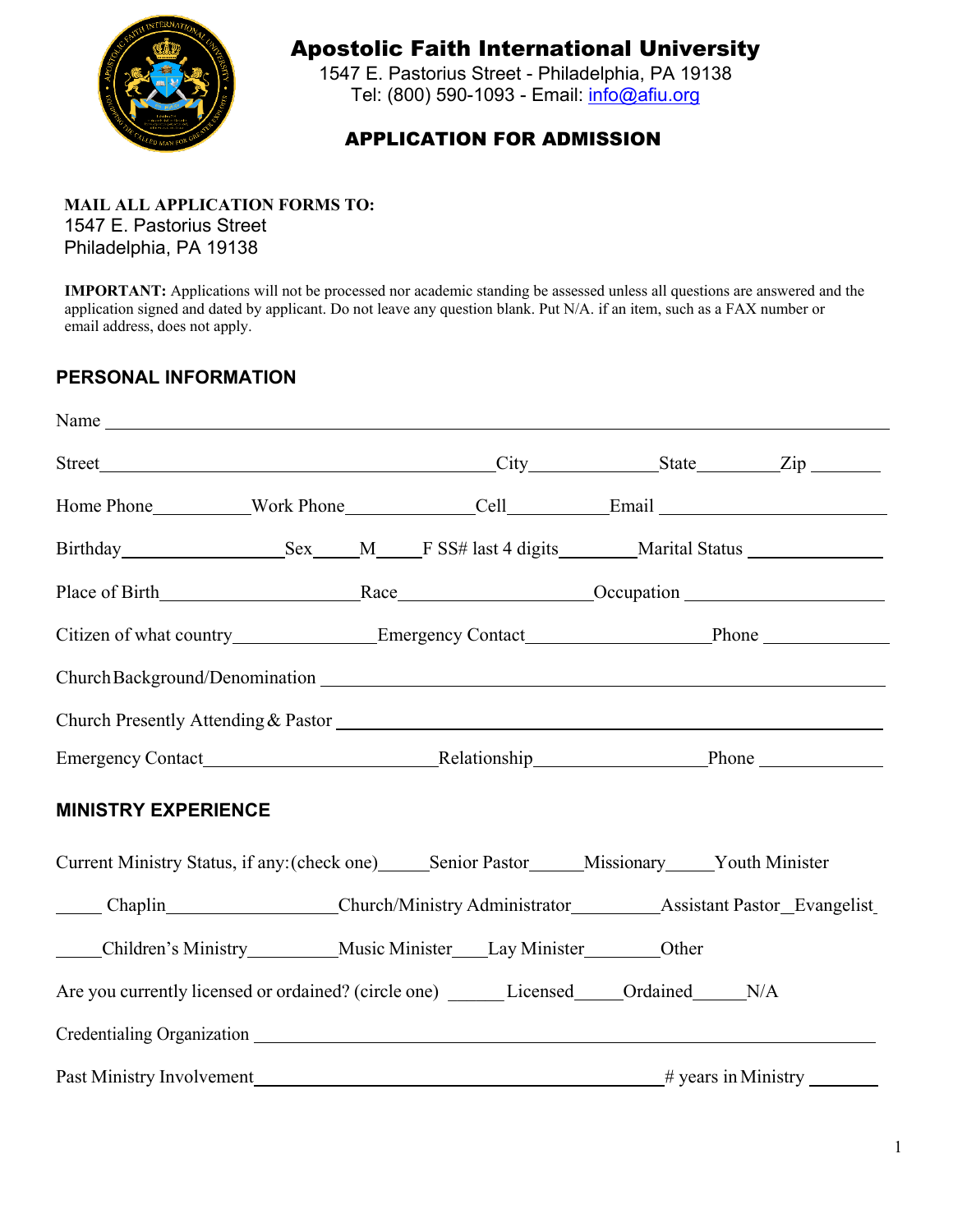## **EDUCATIONAL INFORMATION**

|                                                                                                    | Location Material Contract Degree Received Material Contract Pear Near Material Contract Pear Near Location Material Contract Pear Near Location Near Location Near Location Near Location Near Location Near Location Near Lo                                            |  |
|----------------------------------------------------------------------------------------------------|---------------------------------------------------------------------------------------------------------------------------------------------------------------------------------------------------------------------------------------------------------------------------|--|
|                                                                                                    |                                                                                                                                                                                                                                                                           |  |
|                                                                                                    |                                                                                                                                                                                                                                                                           |  |
|                                                                                                    |                                                                                                                                                                                                                                                                           |  |
|                                                                                                    |                                                                                                                                                                                                                                                                           |  |
| <b>SALVATION TESTIMONY</b><br>Please state your salvation testimony                                | ,我们也不能在这里的时候,我们也不能在这里的时候,我们也不能会不能会不能会不能会不能会不能会不能会不能会不能会不能会。<br>第2012章 我们的时候,我们的时候,我们的时候,我们的时候,我们的时候,我们的时候,我们的时候,我们的时候,我们的时候,我们的时候,我们的时候,我们的时候,我<br><u> 1989 - Andrea Santa Andrea Santa Andrea Santa Andrea Santa Andrea Santa Andrea Santa Andrea Santa Andrea Santa</u> |  |
|                                                                                                    | ,我们也不会有什么。""我们的人,我们也不会有什么?""我们的人,我们也不会有什么?""我们的人,我们也不会有什么?""我们的人,我们也不会有什么?""我们的人                                                                                                                                                                                          |  |
|                                                                                                    |                                                                                                                                                                                                                                                                           |  |
|                                                                                                    |                                                                                                                                                                                                                                                                           |  |
| <b>EDUCATIONAL &amp; MINISTRY GOALS</b><br>Please briefly state your education and ministry goals: |                                                                                                                                                                                                                                                                           |  |
|                                                                                                    |                                                                                                                                                                                                                                                                           |  |
|                                                                                                    |                                                                                                                                                                                                                                                                           |  |
|                                                                                                    |                                                                                                                                                                                                                                                                           |  |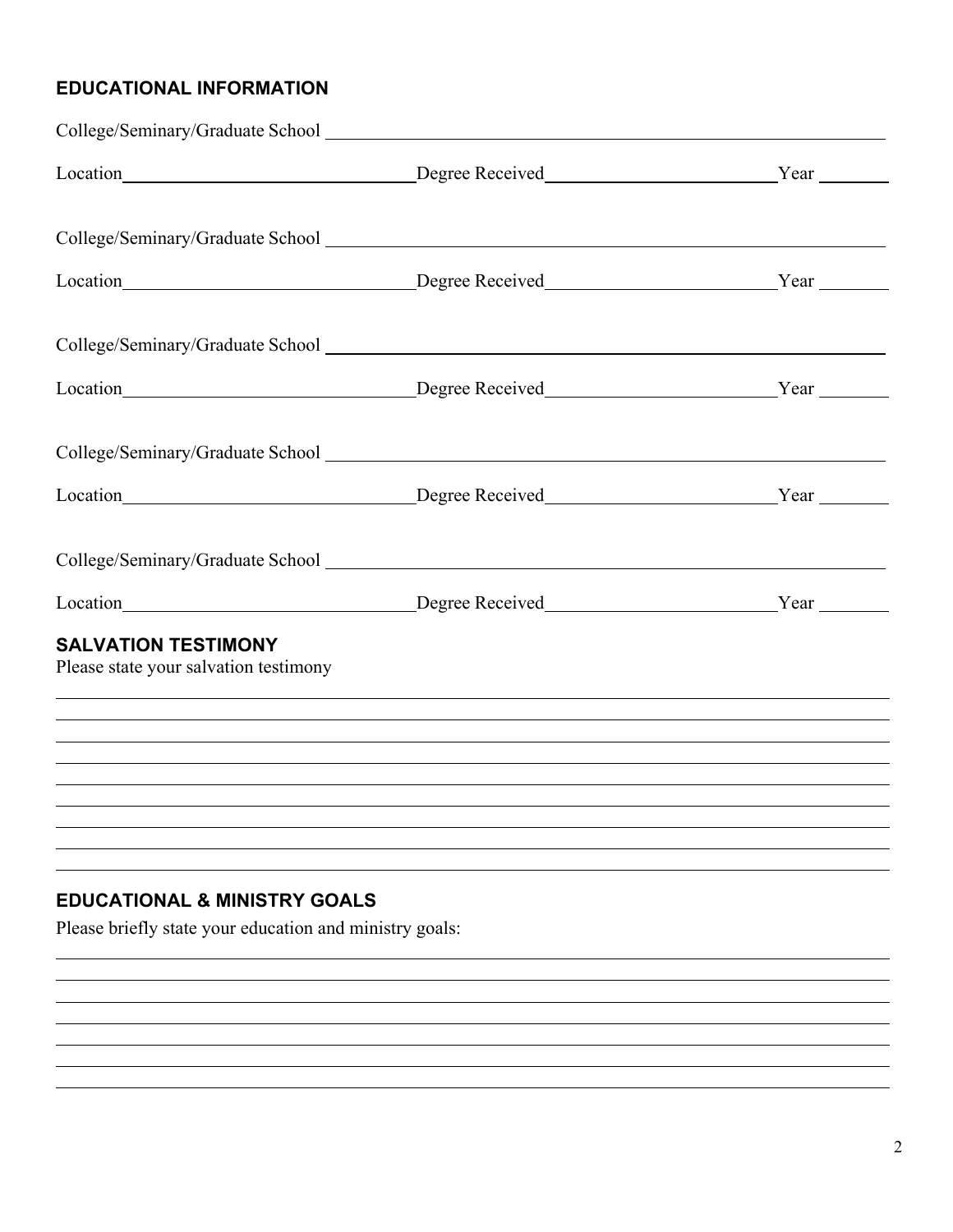**Non-Discrimination Policy:** Apostolic Faith International University does not discriminate on the basis of nationality, ethnic origin, age, or gender. We guarantee the rights and privileges, and the availability of programs and activities to all students of the College.

**Privacy Rights of Students**: *STATUTE 20, UNITED STATES CODE, 1232g and regulations adopted pursuant thereto. The code provides for an institution to establish a category of student information termed. directory information. All information, such as health and medical records, disciplinary records, records of personal counseling, required student and family financial income information records, transcripts or student permanent academic records, student placement records and other personally identifiable information shall be open for inspection only to the student and such members of the professional staff of the college as have responsibility for working with the student. Such information will not be released to second parties without consent of the student. Except as required for use by the president in the discharge of his official responsibilities as prescribed by laws, regulations of the state board, and board policies, the designated custodian of such records may release information from these records to others only upon authorization in writing from the student or upon a subpoena by a court of competent jurisdiction.*

#### **PLEASE READ CAREFULLY THE FOLLOWING AFFIDAVIT OF AGREEMENT BEFORE SIGNING**

- 1. I certify that I have truthfully and accurately answered all questions contained in this application. I understand that falsification of any kind is grounds for refusal of my application or expulsion should falsehood be discovered after acceptance to the College.
- 2. I indicate by my signature that I have been notified of my rights as recorded by STATUTE 20, UNITED STATES CODE 1232g.
- 3. I certify by my signature that I agree to abide by the policies of this institution as described in the Apostolic Faith International University Student Handbook. I understand that Apostolic Faith International University is accredited by The National Bible College.
- 4. Association, a private non-governmental agency and is not regionally accredited. AFIU has not sought U.S. Department of Education recognition at this time nor does Apostolic Faith International University guarantee the acceptance of academic credit by colleges and universities or other Bible schools.
- 5. I acknowledge that Apostolic Faith International University is not a job placement service and makes no claims regarding employment.

Signature Date